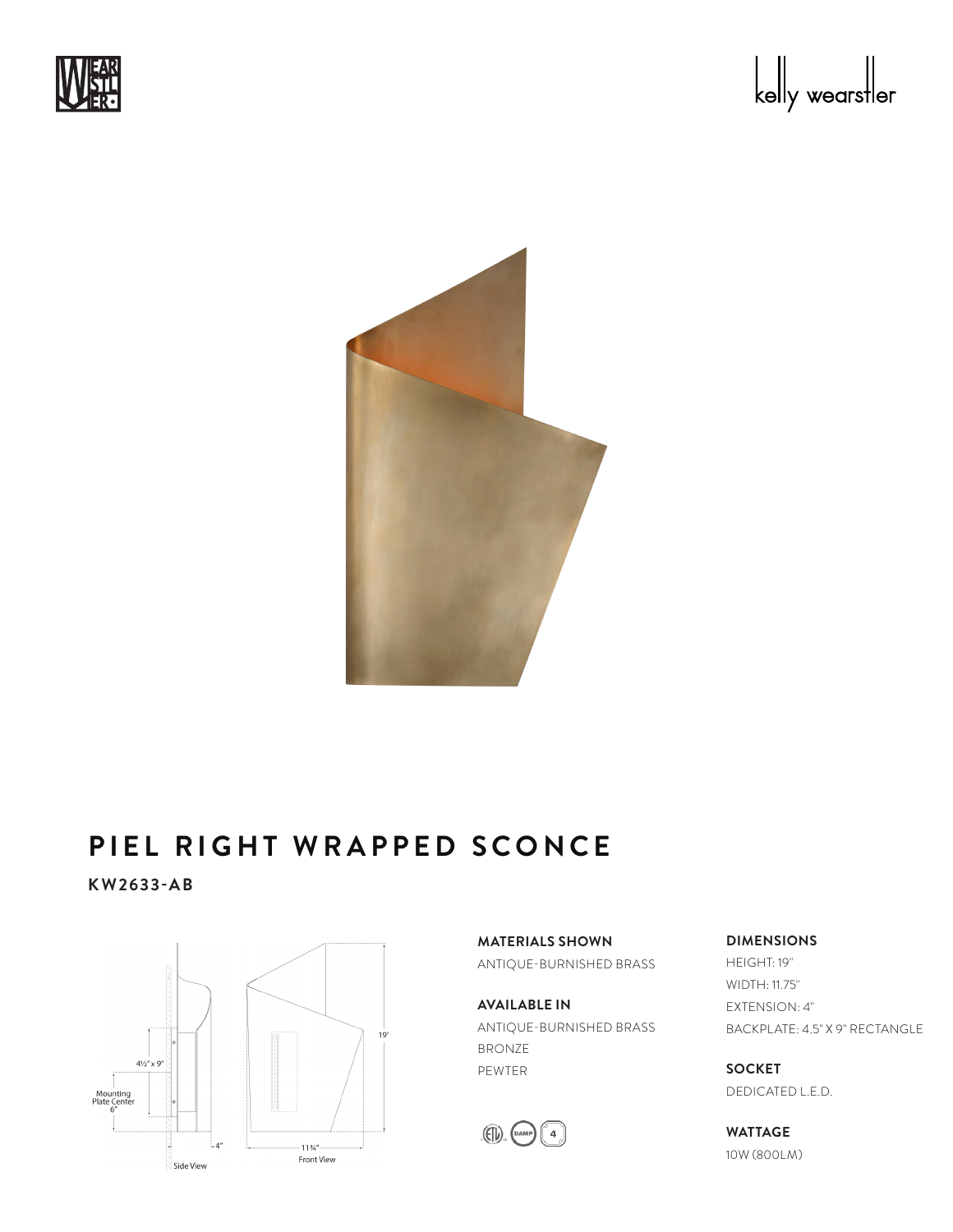





### PIEL RIGHT WRAPPED SCONCE PIEL

**KW2633-BZ**



**MATERIALS SHOWN** BRONZE

**AVAILABLE IN** ANTIQUE-BURNISHED BRASS BRONZE PEWTER



**DIMENSIONS**

HEIGHT: 19" WIDTH: 11.75" EXTENSION: 4" BACKPLATE: 4.5" X 9" RECTANGLE

**SOCKET** DEDICATED L.E.D.

**WATTAGE** 10W (800LM)